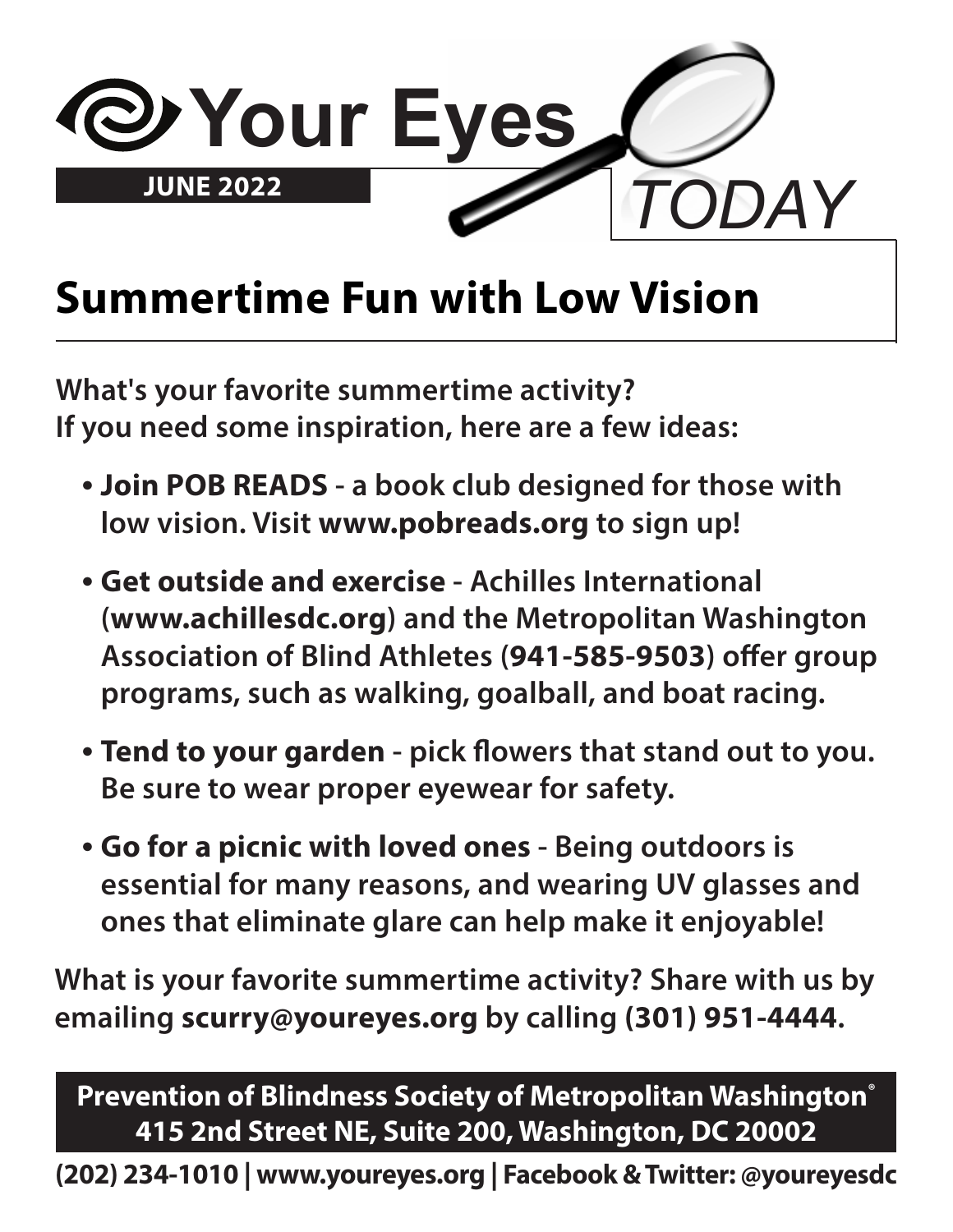## **Resource of the Month**

### **Lessons for Living Course**

**Adjusting to life after vision loss can be a challenging process. Re-learning how to do tasks you once did on autopilot – such as getting dressed or doing your laundry – requires you to rethink the approach and still find a way to do these everyday activities. And, there is no "cookiecutter" way for everyone to do a task!**

**The Older Individuals who are Blind Technical Assistance Center (OIB TAC) Lessons for Living curriculum provides information and helpful tips to complete everyday tasks again in a safe and time-efficient manner.**

**Through 19 self-paced lessons, rehabilitation professionals share tips for how to safely and efficiently complete tasks. Topics include organizing the closet, completing tasks in the kitchen, using a computer, and more.**

**The course is available as a free downloadable PDF document (to enlarge easily on your computer or CCTV) and through the BARD mobile app, which is the app to access the Talking Books Program!**

**To get started, visit www.oib-tac.org, call (662) 325-2001, or search BARD Item DBC24872.**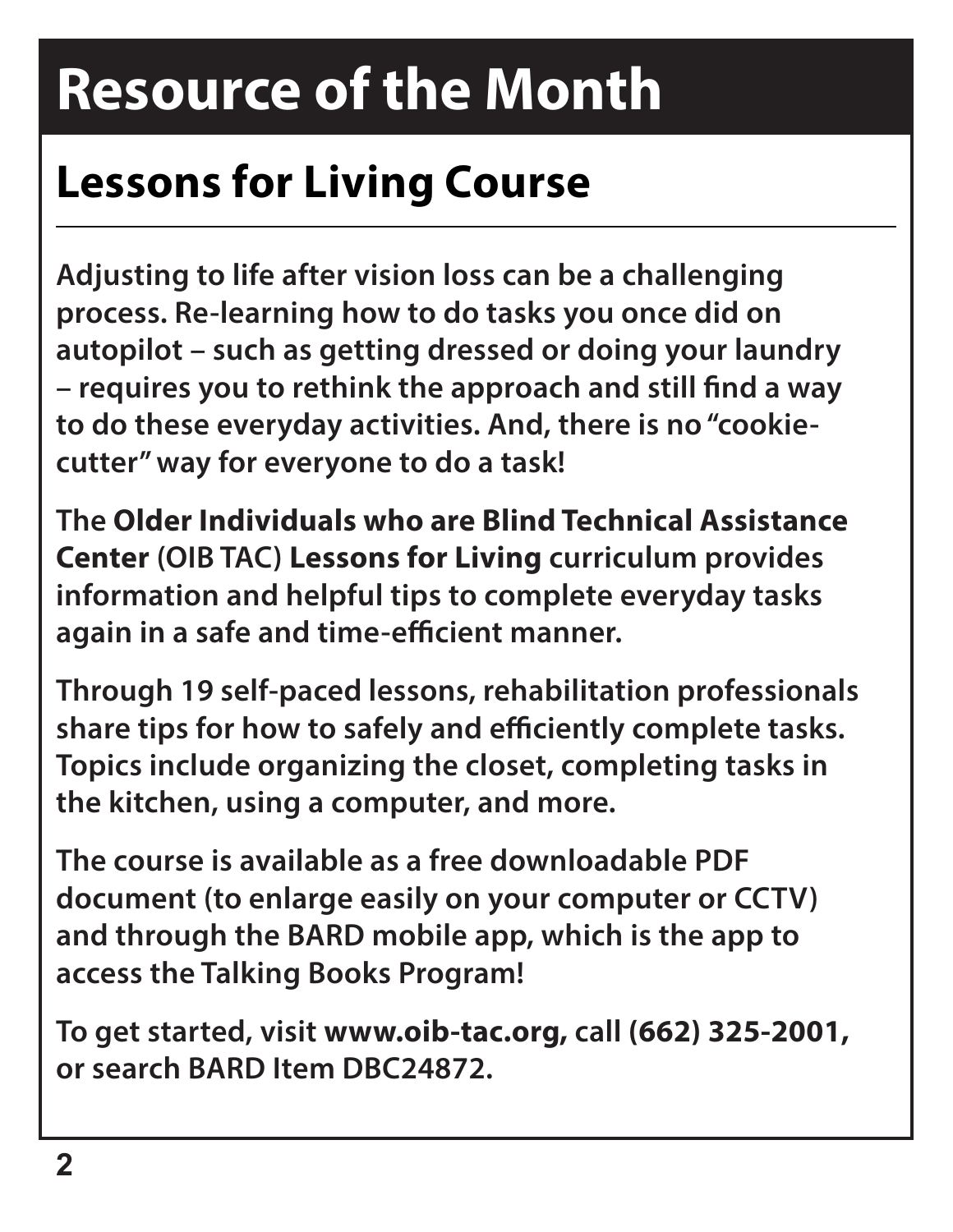# **Dr. Nguyen's Nook**

## **Benefits of Contrast**

**By Hang Nguyen, O.D.**

**Many things in our world have various shades of contrast, such as gray-on-gray printed newspapers or black coffee in a black mug. Since we cannot change how things are created, we can make simple adjustments to enhance contrast.**

**Contrast enhancement is best when the light source is closer to the item you are viewing. A gooseneck lamp, a small flashlight, or the built-in light on a cellphone can all be good sources for contrast enhancement.**

**Other ways to create high contrast is by utilizing high contrast items. For example, when pouring coffee, pour it into a white mug since the black coffee stands out better against the white-colored mug. When cutting produce, be observant of the color of the food against the cutting board (i.e. a white onion should be cut on a black cutting board, or an eggplant should be cut on a white cutting board). Reversible black and white cutting boards are available!**

**To learn more call the POB Low Vision Resource and Information Hotline at (301) 951-4444.**

**Hang Nguyen, O.D., is a low vision specialist at Low Vision Services. To schedule an appointment, call (703) 652-7803.**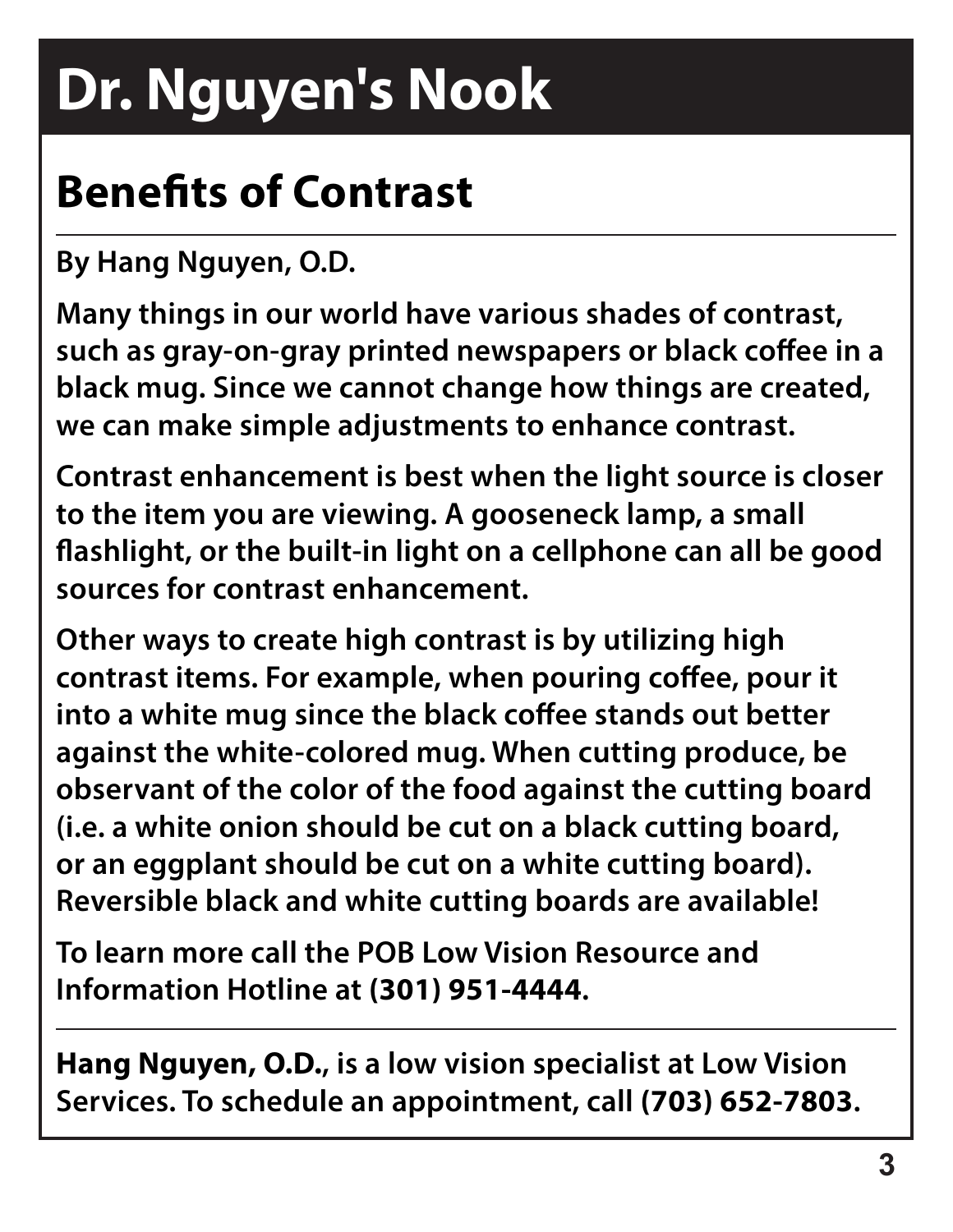# **Calendar of Events**

#### **JUNE 2022**

| <b>TUE</b><br>14        | <b>Summer Eye Safety</b><br>11:30 a.m. - 12:30 p.m. • Low Vision Support Group<br>Join Obadah Moushmoush, M.D., Washington<br><b>National Eye Center Ophthalmology Resident, to</b><br>learn how to protect your eyes from the sun and<br>other dangers outdoors!<br><b>Hosted by Washington National Eye Center.</b>                                                                                                                                              |
|-------------------------|--------------------------------------------------------------------------------------------------------------------------------------------------------------------------------------------------------------------------------------------------------------------------------------------------------------------------------------------------------------------------------------------------------------------------------------------------------------------|
| <b>TUE</b><br>14        | <b>In-Person Happy Hour</b><br>6 p.m. - 7 p.m. • Stargardt's Network Happy Hour<br>All are welcome, regardless of eye condition!<br><b>Prevention of Blindness Society</b><br>415 2nd Street NE, Washington, DC 20002                                                                                                                                                                                                                                              |
| <b>THU</b><br><b>16</b> | <b>ADA and Reasonable Accomodations</b><br><b>Low Vision Town Hall Meeting</b><br>6:00 p.m. - 7:30 p.m. • Special Event<br>Join Kenneth Saunders, Director of the Fairfax<br><b>County Office of Human Rights and Equity</b><br>Programs, to learn about what ADA provides,<br>what a reasonable accommodation is, and helpful<br>information to utilize these programs.<br>Call (301) 951-4444 to receive Zoom joining<br>information - via computer or by phone! |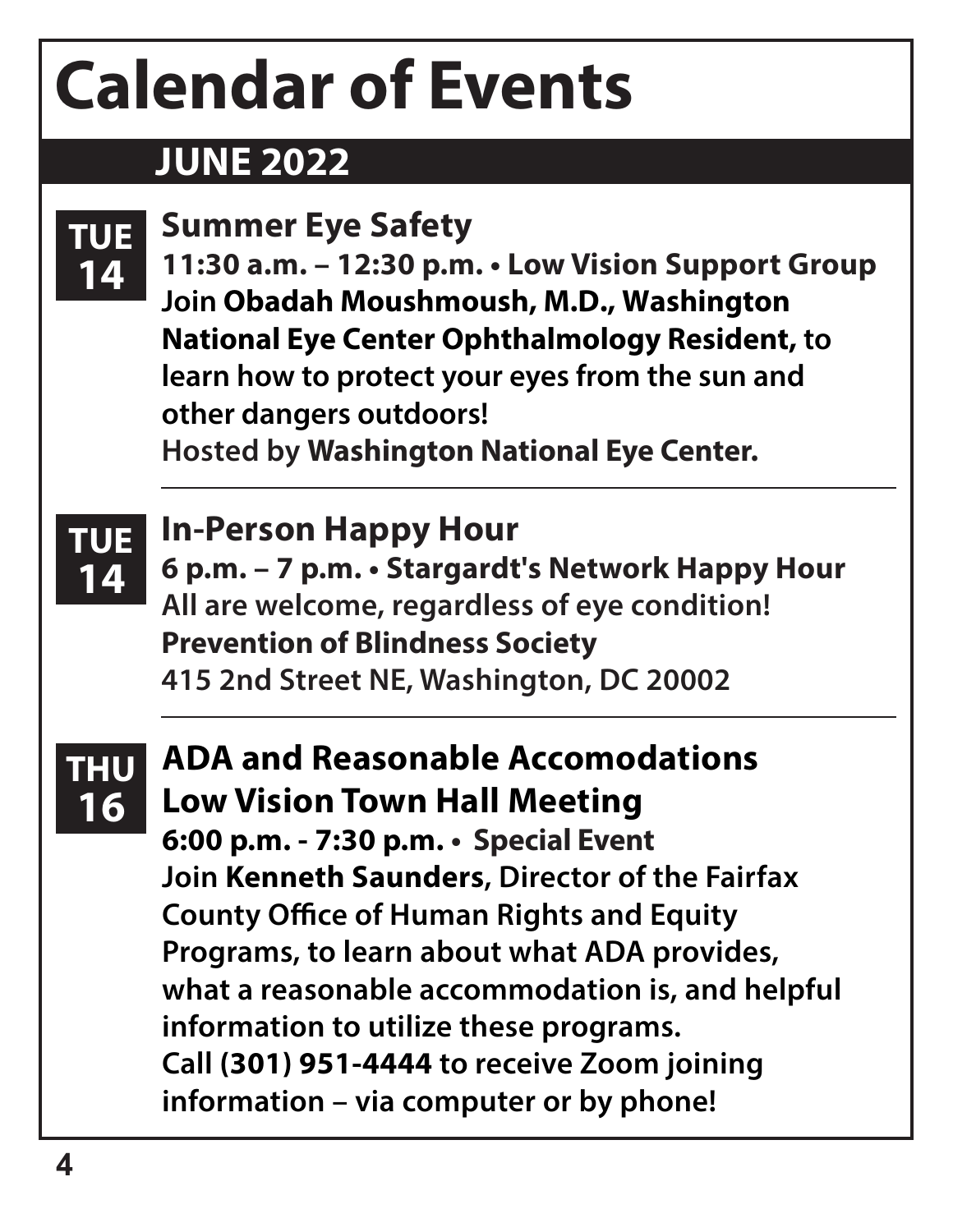#### **JUNE 2022 (continued)**

**To register for an event, call (301) 951-4444 at least 24 hours prior to the event.**



#### **What's the Deal with JAWS? 1 p.m. - 2 p.m. • Tech Talk Tuesdays**

**JAWS is a computer screen reader program that enables those who are blind to access the computer. Learn some of the basics and benefits of this great program.**



#### **Summertime Plans**

**12 p.m. - 1 p.m. • Vision Resource Group Let's share all the summer plans, highlight ways to keep our eyes safe, and have a great conversation! Hosted by Friendship Heights Village Center. To RSVP, call (301) 656-2797.**



**Your Eyes Today will return in September! Listen to replays of POB Low Vision Town Hall events on-demand at www.anchor.fm/youreyesdc and watch replays of other POB events at http://go.youreyes.org/youtube**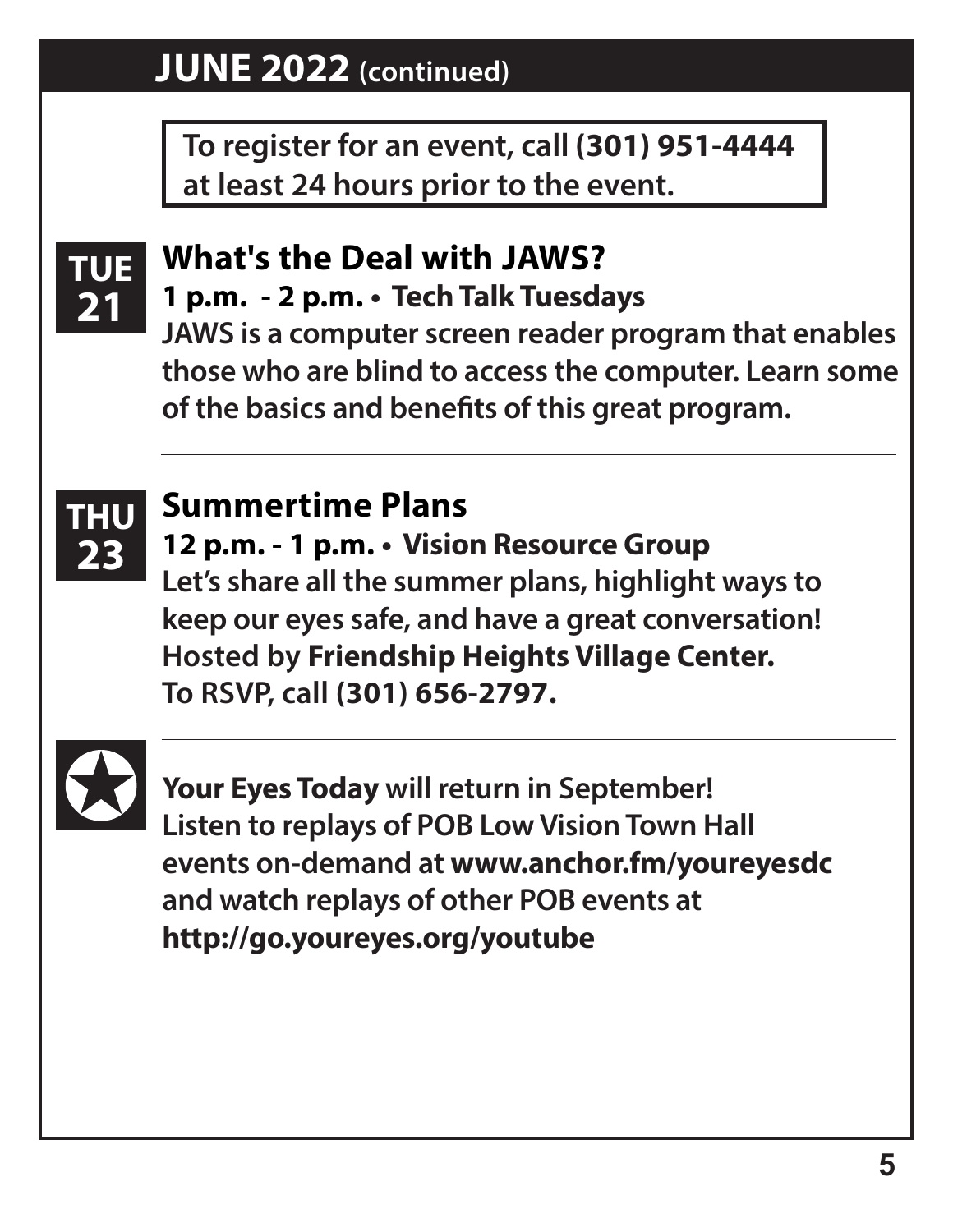## **Living with Low Vision**

## **Explore the Arts this Summer**

#### **By Tara Aziz**

**Summer is my favorite season to visit museums, art exhibitions, and theaters in our area. Housed in accessible venues, many of our local facilities have designated tours and shows for people with vision challenges.**

**The National Gallery of Art (202-842-6905) offers free docent-led tours designed for visitors with low vision. Discover their exhibits through verbal description.** 

**The Smithsonian Institution (202-633-2921) offers docentled accessible guided tours and Aira for free at 19 DC-area locations. Aira uses smartphone cameras or special glasses to get on-demand verbal descriptions from sighted agents.**

**The Library of Congress (grouptours@loc.gov) offers "Touch History," an accessible tour that brings building details to life for visitors through their sense of touch.**

**The International Spy Museum (202-393-7798) offers audio-described tours with two-weeks advance notice. George Washington's Mount Vernon (703-780-2000) and the Museum of the Bible (866-430-6682) offer descriptive tours with advanced notice.**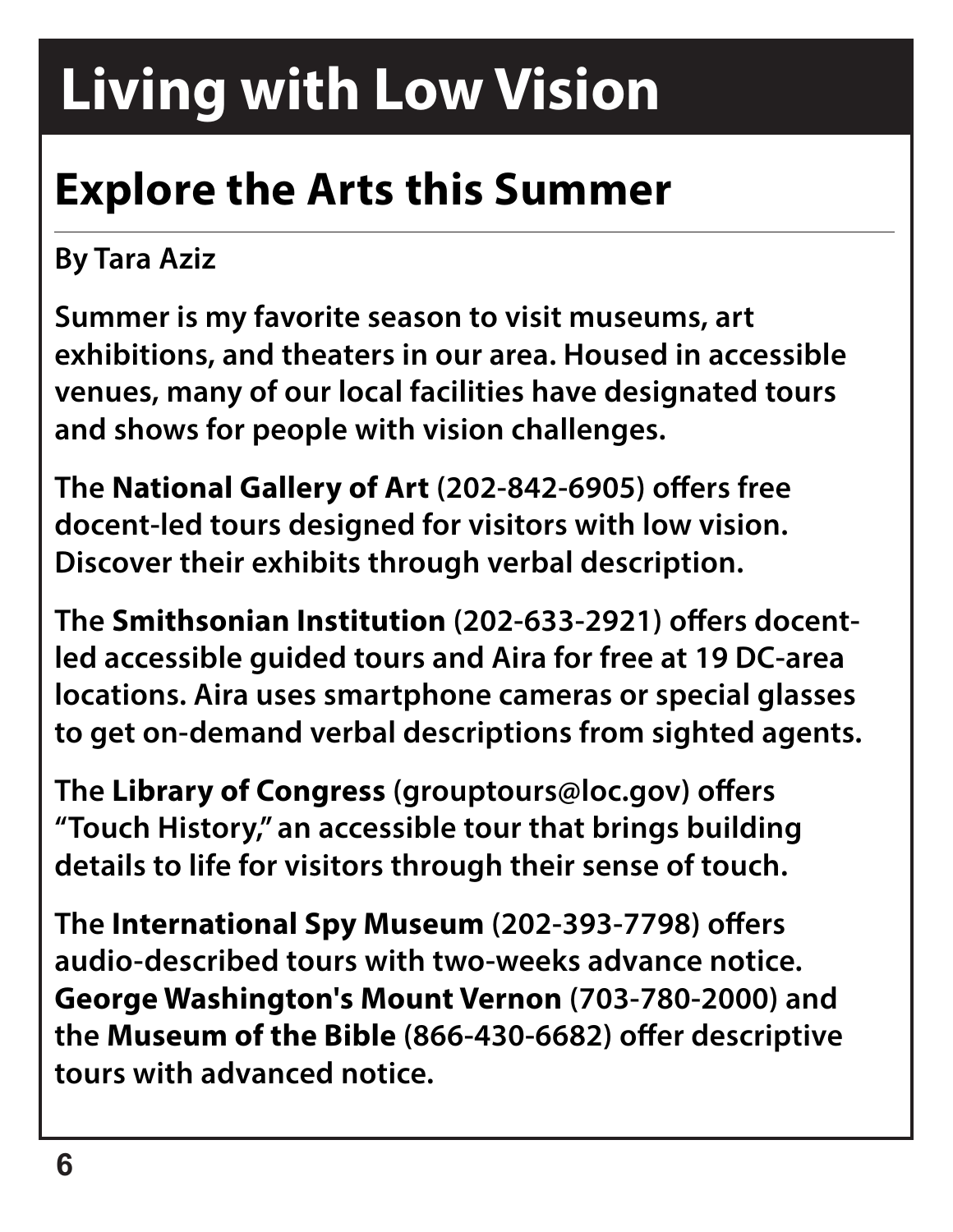## **Living with Low Vision**

### **Explore the Arts this Summer**

#### **(Continued from page 6)**

**Audio description is scheduled for select events at the John F. Kennedy Center for the Performing Arts (202-416-8727). Using a single earpiece connected to an infrared headset, patrons can listen to trained audio describers. Upcoming accessible performances include A Midsummer Night's Dream, Jersey Boys, To Kill a Mockingbird, and Hamilton.**

**An audio-described performance is held for each production at the Shakespeare Theatre (202-547-1122). Upcoming accessible performances include Our Town and Red Velvet.**

**Verbal description for other select theater performances may be available. Contact the theater directly for details. To view a schedule of accessible performances, visit the websites of the Metropolitan Washington Ear (www.washear.org) and the DC Arts and Access Network (www.dcaan.org).**

**To share your experiences with us or learn more about local museums, art exhibitions, and theaters, call the POB Low Vision Resource and Information Hotline at (301) 951-4444.**